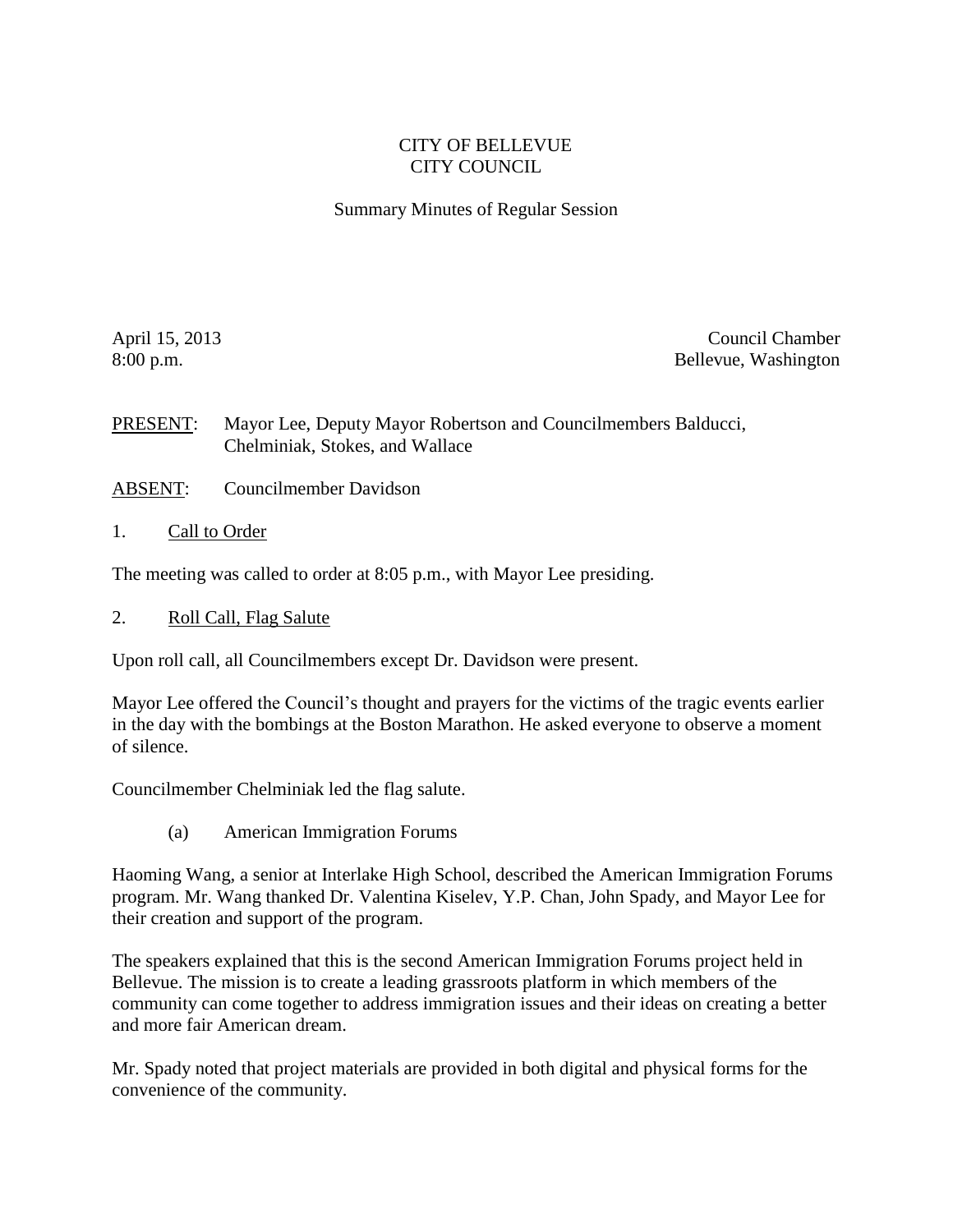Mr. Wang said that results of their survey will be analyzed with the assistance of the program advisors and published on the organization's web site. He welcomed the City's involvement in this opportunity to strengthen community dialogue.

Mayor Lee asked everyone to introduce themselves: Arjun Dave, Ryan Patel, Robert Krause, Charles Lu, and Jenny Wang, Interlake High School; Jack Zhu, Bellevue High School; and John Spady, Dick's Drive-In, and an Interlake High School graduate.

Mayor Lee commended the group on their efforts to encourage a community dialogue and to promote participation in our democracy.

(b) Child Abuse Prevention Month

Mayor Lee read a proclamation recognizing Child Abuse Prevention Month in Bellevue.

Kim Bao, representing the Children's Response Center, thanked the Council and distributed pinwheels as a reminder of the importance of preventing child abuse and protecting children. Ms. Bao thanked the City for its ongoing support of the Center's services.

(c) Honoring 2013 Bellevue Volunteers of the Month

Shelly Shellabarger, Volunteer Program Coordinator, introduced the 2013 Volunteer of the Year Honorees: Jan King and Cathy Habib. Ms. King was nominated by the First Presbyterian Church of Bellevue, and Ms. Habib was nominated by the Bellevue Schools Foundation. Speakers highlighted the honorees' extensive histories of volunteerism.

Ms. Shellabarger thanked the women for their service to the community. She noted that April 21- 27 is National Volunteer Week.

(d) Arbor Day-Earth Day 2013 and Tree City USA Award

Alexandra DySard, Park Ranger, described a number of community events celebrating Arbor Day-Earth Day.

Sarah Foster, Washington State Department of Natural Resources, announced that Bellevue has earned its  $22<sup>nd</sup>$  Tree City USA award and  $20<sup>th</sup>$  Growth Award from the National Arbor Day Foundation. Ms. Foster said Bellevue is the only city in Washington state, and one of eight in the country, to be recognized with 20 Growth Awards.

Mayor Lee read a proclamation declaring April 20, 2013, as Arbor Day-Earth Day in Bellevue.

3. Communications: Written and Oral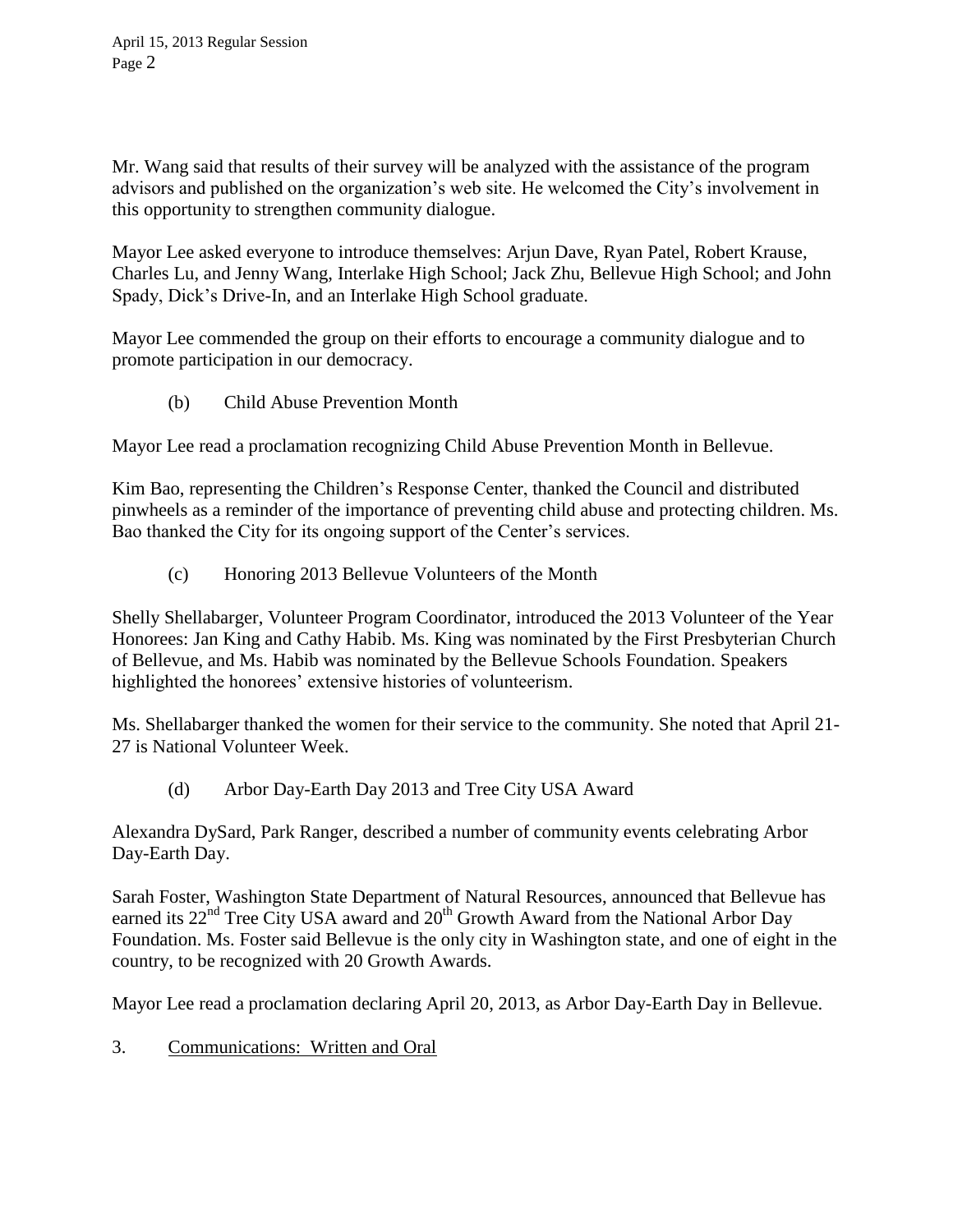- (a) Alex Zimmerman, StandUP-America, reiterated his group's ongoing concerns regarding red light traffic cameras. He said the City of Redmond stopped using cameras for traffic enforcement last year. He expressed concern that the King County Council does not allow public comment during its meetings. He said he has not heard one citizen speak in favor of red light cameras.
- (b) Erin Fleck, an Enatai resident, congratulated the City on its Arbor Day Awards. She noted the irony that the Council is about to consider cutting down thousands of trees along Bellevue Way and  $112^{th}$  Avenue SE, for the light rail project in the same evening that the City received these awards.
- 4. Reports of Community Council, Boards and Commissions: None.
- 5. Report of the City Manager

City Manager Steve Sarkozy recalled that, two weeks ago, the Council authorized staff to pursue the sale of \$85 million in long-term debt. As part of that process, the City of Bellevue was reaffirmed as an Aaa rated city by Moody's. Bellevue is in the top two percent of cities in the country in terms of its financial strength. Mr. Sarkozy noted the upcoming bond sale scheduled for the following day.

## 6. Council Business and New Initiatives

(a) Library Board Reappointments

[See Study Session.]

- 7. Approval of the Agenda
- $\rightarrow$  Deputy Mayor Robertson moved to approve the agenda, and Councilmember Chelminiak seconded the motion.
- $\rightarrow$  The motion to approve the agenda carried by a vote of 6-0.
- 8. Consent Calendar
- $\rightarrow$  Deputy Mayor Robertson moved to approve the Consent Calendar, and Councilmember Chelminiak seconded the motion.
- $\rightarrow$  The motion to approve the Consent Calendar carried by a vote of 6-0, and the following items were approved:
	- (a) Minutes of March 18, 2013 Study Session Minutes of March 18, 2013 Regular Session Minutes of March 25, 2013 Extended Study Session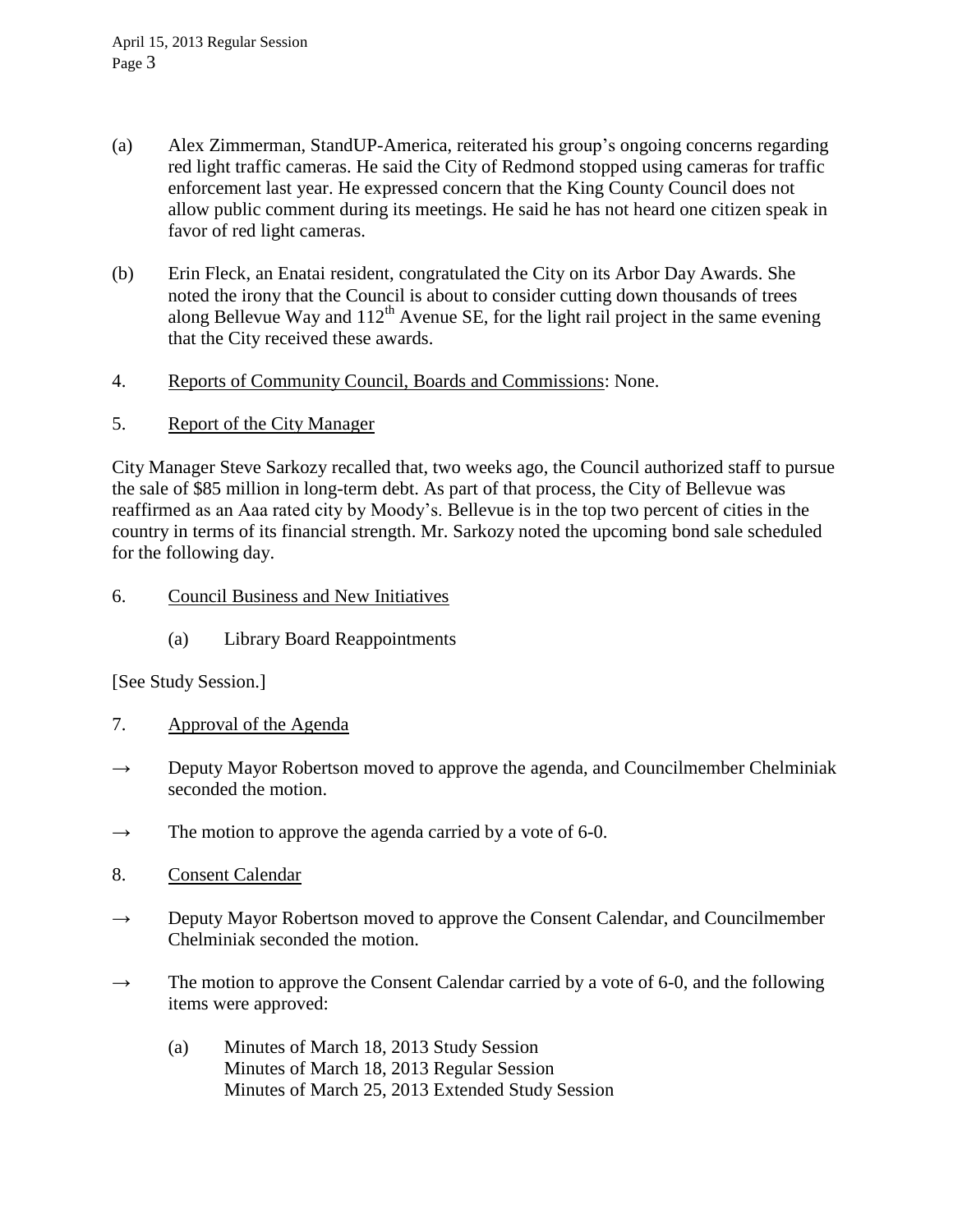(b) Motion to award Bid No. 13079 to Chrysler, Jeep, Dodge of Bellevue, in the amount of \$150,365.61, as the lowest responsible and responsive bidder, for the purchase of five Jeep Wrangler 4x4 Right Hand Drive vehicles to be used by Utilities water meter readers.

## (c) On-Call Professional Services Agreements for Geotechnical Services

Resolution No. 8568 authorizing execution of a four-year Professional Services Agreement with Kleinfelder West, for on-call geotechnical services;

Resolution No. 8569 authorizing execution of a four-year Professional Services Agreement, with Landau Associates, for on-call geotechnical services:

Resolution No. 8570 authorizing execution of a four-year Professional Services Agreement with Terracon Consultants, for on-call geotechnical services;

Resolution No. 8571 authorizing execution of a four-year Professional Services Agreement with HWA Geosciences, for on-call geotechnical services; and

Resolution No. 8572 authorizing execution of a four-year Professional Services Agreement with GeoEngineers, for on-call geotechnical services.

- (d) Resolution No. 8573 authorizing execution of a Professional Services Agreement with Terracon Consultants, Inc., in an amount not to exceed \$140,139, to perform third party materials testing and inspection and turbidity monitoring services required to construct the Bellevue Youth Theatre.
- (e) Resolution No. 8574 authorizing execution of an Interlocal Agreement between Bellevue and the cities and organizations of Kent, Kirkland, Mountlake Terrace, Port of Seattle, Renton, Tukwila, Woodinville, Seattle Parks and Recreation, University of Washington, USDA Wildlife Services and the US Fish and Wildlife Service, in the amount of \$2,230, for waterfowl management.
- (f) Resolution No. 8575 authorizing execution of a Professional Services Agreement with Northwest Hydraulics Consultants, in an amount not to exceed \$365,000, for engineering services for Lower Coal Creek Flood Hazard Reduction Alternatives Analysis (CIP Plan No. D-106).
- 9. Public Hearings
	- (a) East Link Light Rail Project Cost Savings Options

Mayor Lee introduced the Public Hearing on the East Link light rail project cost savings options under consideration by the Council. The purpose of the hearing is to gather feedback from the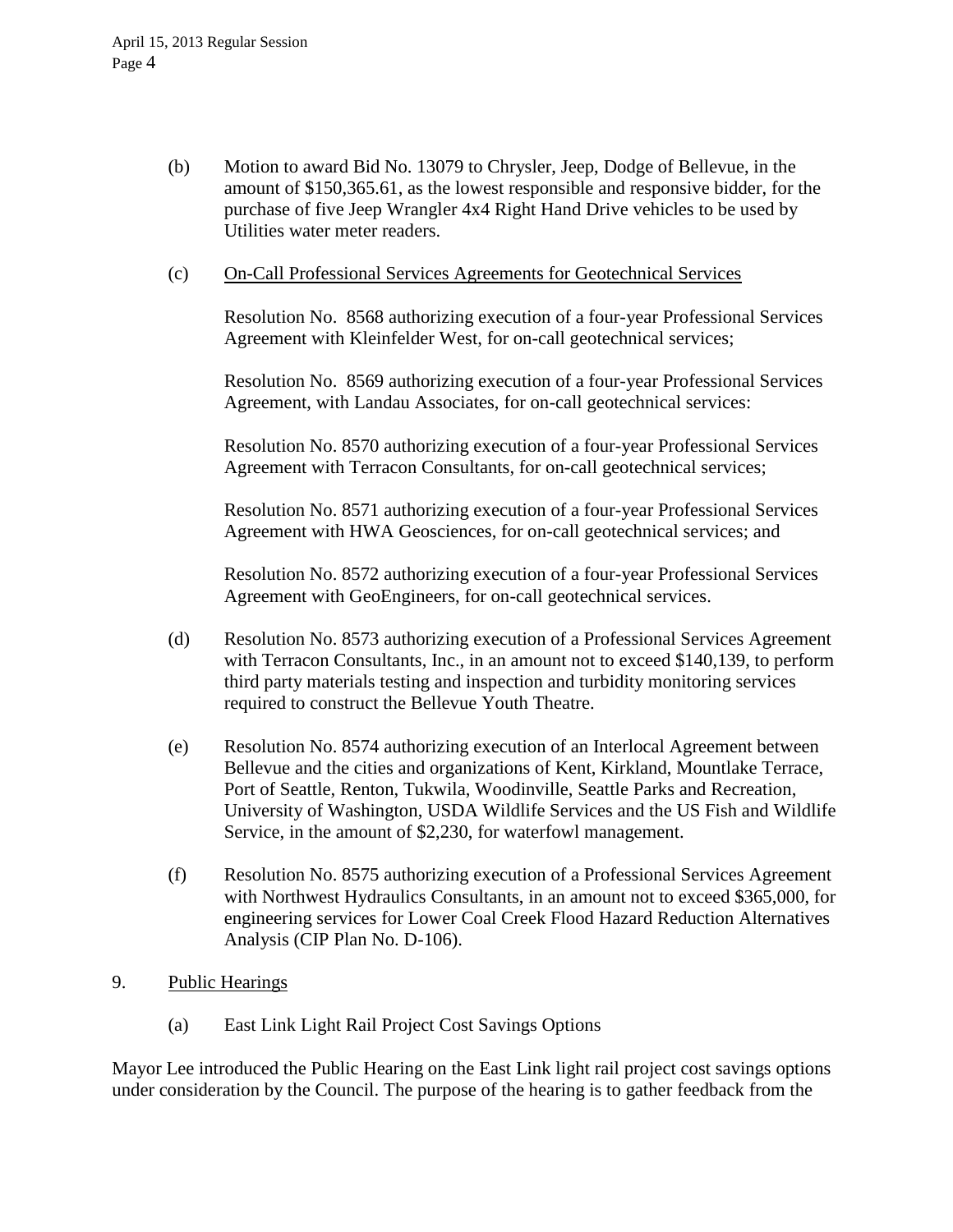community about the alternatives and impacts. Mr. Lee thanked the public for submitting both written and oral comments. He noted that the Council plans to take action on the cost savings options on April 22.

(1) Staff Report

Transportation Director Dave Berg said the cost savings work has been underway since 2012. In October 2012, the list of options was narrowed by the Council and the Sound Transit Board to those identified for further feasibility analysis and environmental review.

Mr. Berg described the Memorandum of Understanding (MOU) baseline alternative for Bellevue Way, which places light rail in a trench in front of the Winters House. He described the cost savings option that would place light rail at grade and expand Bellevue Way SE to the west.

Mr. Berg said there are three potential options for SE  $4<sup>th</sup>$  Street at 112<sup>th</sup> Avenue SE. He briefly described the two Downtown Station options: PE Optimized Station and NE 6<sup>th</sup> Street Station.

- (2) Motion to open Public Hearing
- $\rightarrow$  Deputy Mayor Robertson moved to open the Public Hearing, and Councilmember Chelminiak seconded the motion.
- $\rightarrow$  The motion carried by a vote of 6-0.
	- (3) Public Testimony

Mayor Lee reviewed the rules for providing public testimony before the Council. The following citizens came forward to comment:

- 1. Shefali Ranganathan, Transportation Choices Coalition, spoke in favor of the Downtown Tunnel Station (PE Optimized Station option). She believes it will achieve higher ridership, a superior transit rider experience, and better access for the entire Downtown.
- 2. Bill Thurston, President of the Bellevue Club, thanked the City and Sound Transit for their work throughout this process. He supports the grade-separated solution at  $112<sup>th</sup>$ Avenue SE and  $\overline{SE}$  15<sup>th</sup> Street as well as the west-running alignment along 112<sup>th</sup> Avenue SE. The Bellevue Club supports an at-grade configuration versus the trench. However, the Club is willing to support the trench favored by nearby residents. He noted it has lesser noise and visual impacts. Mr. Thurston expressed support for the NE  $6<sup>th</sup>$  Street Downtown Station, in part due to the cost savings. He questioned the need for the East Main Station and its related costs given that it is located relatively close to the NE  $6<sup>th</sup>$ Street Station.
- 3. Joe Rosmann, Building a Better Bellevue, reviewed key findings of the JGL Acoustics study of East Link system noise impacts along Bellevue Way and  $112<sup>th</sup>$  Avenue SE. The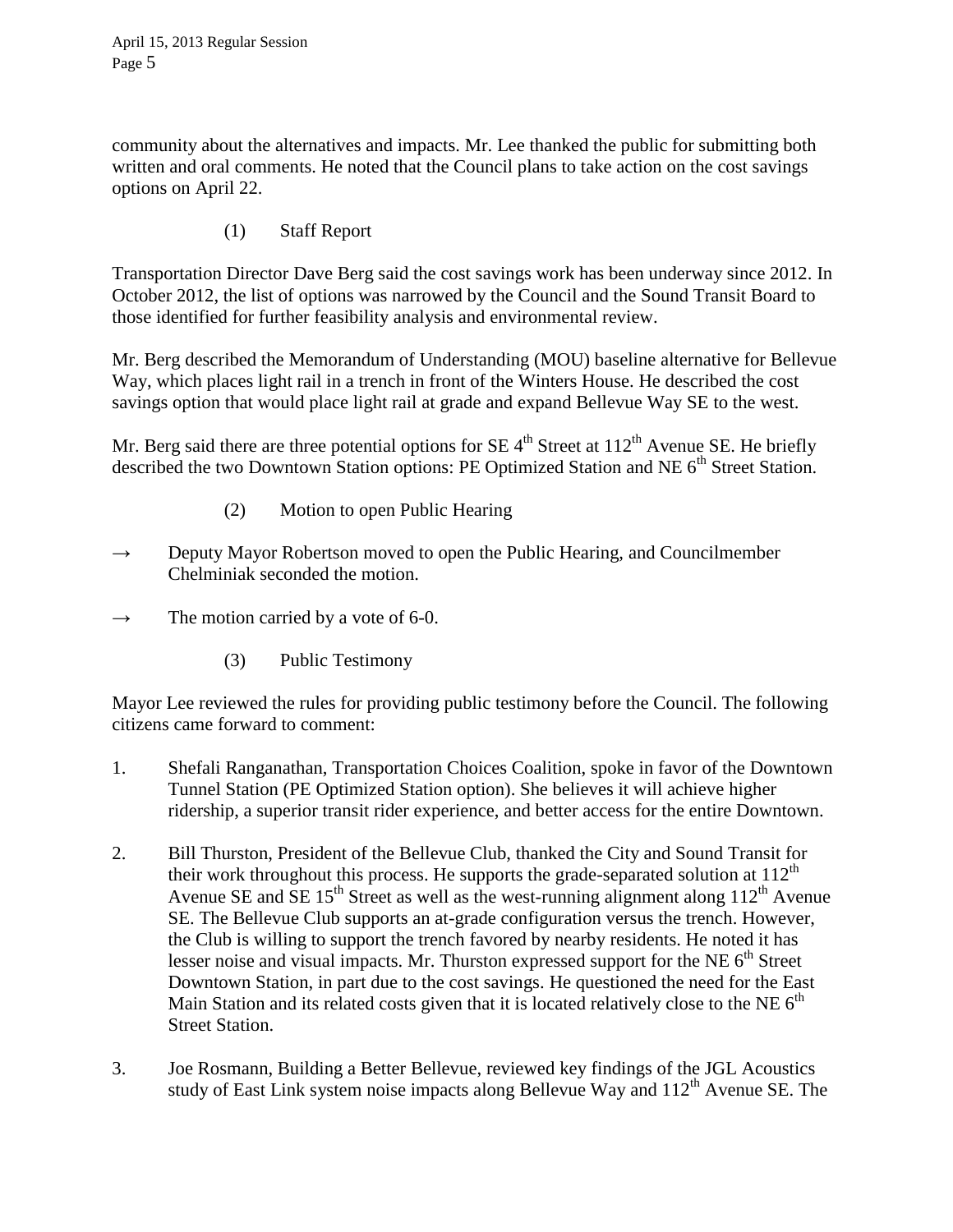firm's analysis disputes certain key findings of the Greenbusch Group's peer review. Mr. Rosmann said he obtained a copy of the early January Greenbusch report from the City. He said the document presented recently to the Council differs significantly from the original January report, which changed since its submittal to Sound Transit. Mr. Rosmann urged the Council to support a trench alignment and expressed concern about the negative impacts on property values related to light rail and noise. Mr. Rosmann distributed copies of JGL Acoustics' letter regarding the East Link project.

- 4. Renay Bennett, representing the Bellecrest Neighborhood Association Board, provided examples of the Bellevue City Council and neighborhoods supporting a high quality environment. Resolution No. 7375 declared Bellevue's desire for WSDOT to aggressively pursue traditional and emerging technology and to mitigate noise to levels well below current state and federal regulations on freeways. She recalled that, 25 years ago, residents worked to save the Mercer Slough from development and it ultimately became a City park. Twenty years ago, residents advocated for the acquisition and preservation of the Winters House, which is the only property on the Eastside listed on the National Register of Historic Places. A later parks bond included a project to renovate Surrey Downs Park. Nearly 22 years ago, the Bellevue City Council passed a motion to delete the Bellevue Way alignment for rail due to reduced travel times and community opposition. Eight years ago, the Council committed to not widen  $112<sup>th</sup>$  Avenue SE. Mayor Connie Marshall noted at the time that this was a supportive position for neighborhoods. Ms. Bennett said Sound Transit has not effectively mitigated noise along Seattle's light rail line. She thanked Councilmember Wallace for his position that Sound Transit should comply with the City's Noise Control Code. She expressed concern about noise and property value impacts. She urged the Council to fight for its neighborhoods like the City of Seattle did for its Roosevelt neighborhood.
- 5. Arjun Sirohi, a Surrey Downs resident, began a presentation regarding the Record of Decision for the East Link light rail project. He noted a conclusion that the Flyover to Trench alternative on  $112<sup>th</sup>$  Avenue SE crossing from east to west provides the fastest travel time, highest ridership, and smoothest light rail operation.
- 6. Debi Lelinski continued the slide presentation. She said the technical merits of a trench versus at-grade alignment were well elaborated prior to the City and Sound Transit signing the Memorandum of Understanding (MOU). She recalled that Councilmember Robertson declared support for a grade-separated option on  $112<sup>th</sup>$  Avenue SE during the October 24, 2011 Council Extended Study Session. She said Councilmember Wallace, on November 14, 2011, advocated for appropriate mitigation through design and for achieving the best solution for the road network, neighborhoods, and businesses. He also noted that residents of Enatai and Surrey Downs are unduly impacted by the light rail project, and he insisted on exceptional mitigation. Ms. Lelinski recalled that Councilmember Balducci thanked members of the Council at that time for their participation in negotiations with Sound Transit and for achieving an agreement representing the City's interests. Ms. Lelinski urged the Council to support the gradeseparated trench alternative on  $112<sup>th</sup>$  Avenue SE.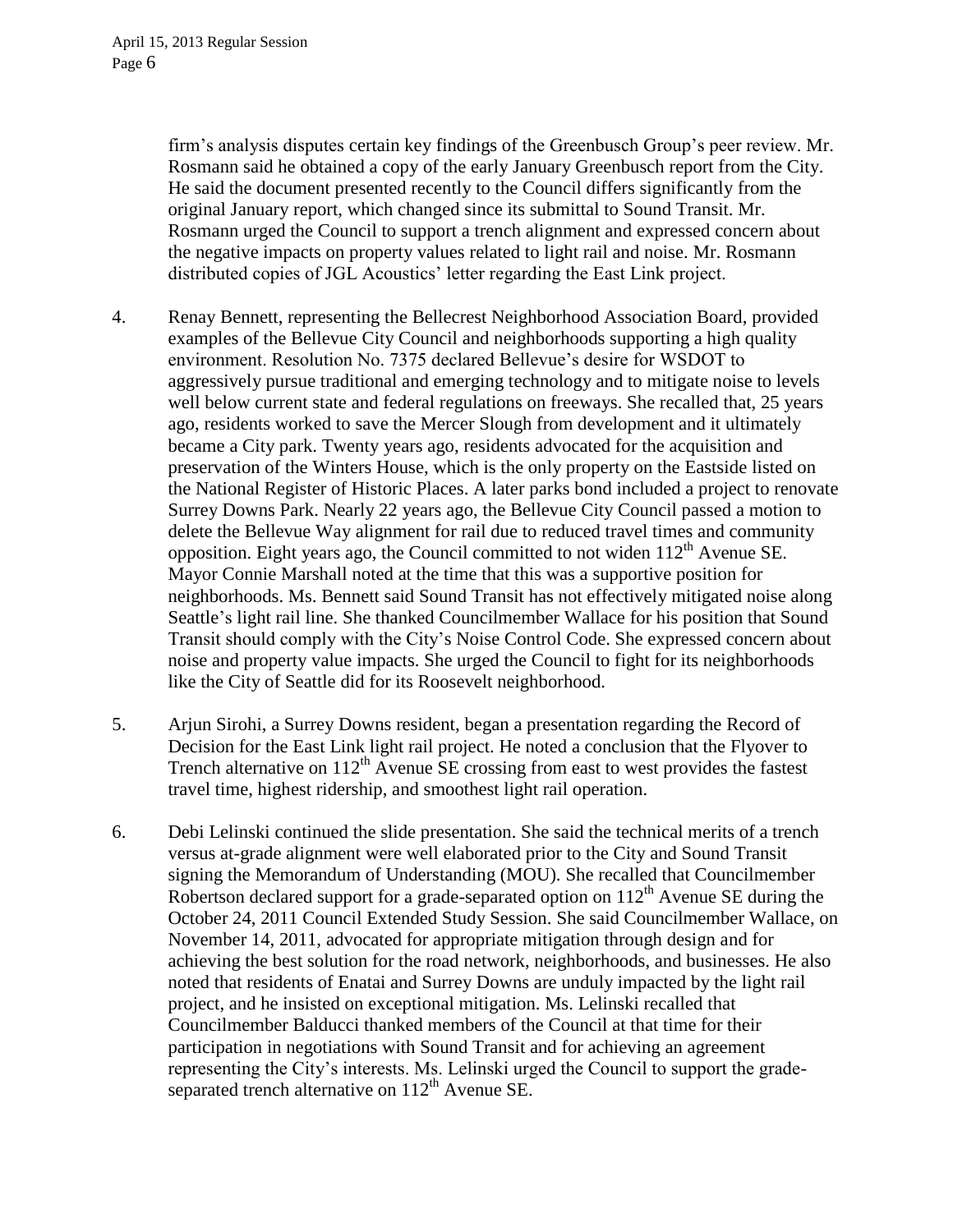- 7. Charles Fisher, Surrey Downs, continued the presentation and described an analysis of the typical noise barrier effectiveness for receivers above the level of the light rail line. He described significant noise impacts with the at-grade crossing option. He noted that Michael Minor's Technical Noise Report published in the SEPA Addendum indicates lesser noise impacts with the trench alignment. He said the at-grade SE 4<sup>th</sup> Street Open option creates one at-grade crossing.
- 8. Meredith Lampe described the Federal Transit Administration's (FTA) required hazard analysis, which indicates that hazards should be resolved through a design process that emphasizes the elimination of the hazards. This approach is consistent with Bellevue's Light Rail Best Practices report. She urged the Council to not accept an alternative design that creates a hazard to public safety.
- 9. Leonard Marino spoke to the FTA's 2009 Rail Safety Statistics Report, which addresses rail at-grade crossings. The report indicates that the rail transit accident rate increased by 80 percent over a six-year period, and the number of rail crossing collisions doubled since 2003. Mr. Marino provided additional statistics and concluded that at-grade crossings present the highest risk for rail transit accidents and injuries.
- 10. Christie Hammond continued the presentation by reviewing Sound Transit's light rail accident history. She encouraged the Council to choose a light rail design that prevents at-grade accidents and injuries.
- 11. Scott Lampe wrapped up the presentation by describing the significant financial challenges of the light rail project. He recalled that, during the October 10, 2011 Council Extended Study Session, Councilmember Balducci indicated her preference that the \$25 million Council Contingency in the City's Budget be used toward the light rail Downtown Tunnel. During the same meeting, Councilmember Wallace acknowledged it might be necessary to raise taxes to fund the East Link MOU financial obligations. Councilmember Degginger, referring to the light rail project, said it was important to match high priorities with funding. Councilmember Chelminiak commented that debt is typically appropriate for generational projects, and Councilmember Balducci concurred. Mr. Lampe urged the Council to invest in quality light rail design and public safety. The group's written presentation was provided to the Council.
- 12. David Ellenhorn, an Enatai resident, expressed his grave concern regarding what he considers ill-advised cost savings and construction measures proposed along Bellevue Way. He said the rail line should be in a trench, and the hillside on the west side of Bellevue Way SE must be preserved. He urged the Council to avoid harming neighborhoods for little benefit to traffic or the community. He drives the route daily and said there are insufficient traffic volumes for any extended period of time to justify this type of visual blight and harm to Bellevue Way and the adjacent neighborhood.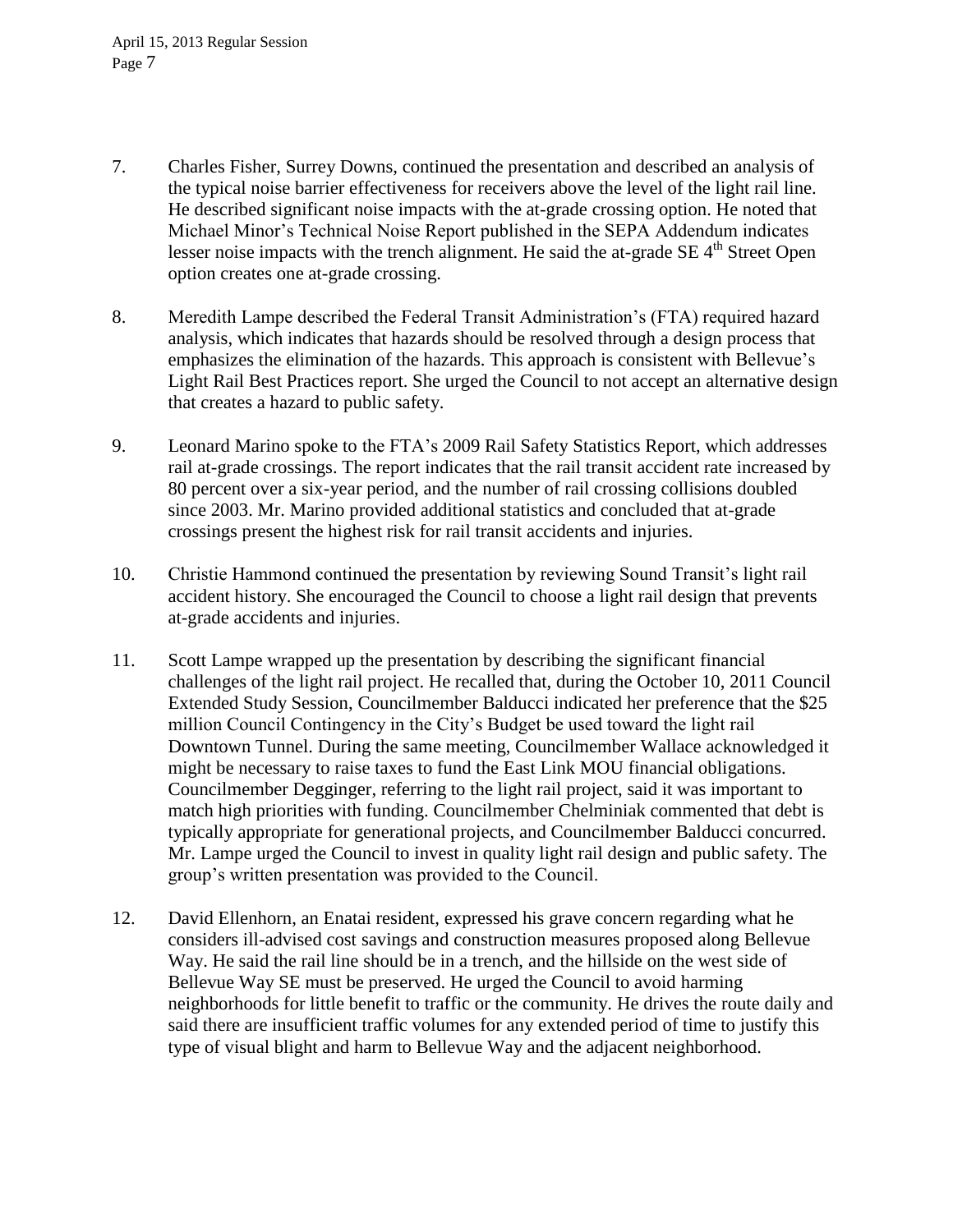- 13. Wendy Jones, representing the Enatai Neighborhood Association, expressed concern about the proposal to shift Bellevue Way west into the hillside and the Enatai neighborhood. She said this option would transform an arboreal hillside to an urban highway through a residential neighborhood and wetlands park. The Enatai Neighborhood Association continues to support the MOU/Trench alternative for the Bellevue Way alignment. This was designed and presented as superior noise mitigation for the neighborhood, which will be surrounded by elevated and at-grade light rail facilities and a five-level Park and Ride Station.
- 14. Patrick Bannon, Bellevue Downtown Association (BDA), said the BDA has long supported the Downtown Tunnel option. He noted the importance of station location and the quality of the rider's experience. He said the BDA asked Sound Transit in October to study the NE  $6<sup>th</sup>$  Street Station option due to the projected cost savings, and to advance further study of the Tunnel Station for comparison. The BDA did not receive that comparison. The BDA concluded that the  $NE 6<sup>th</sup>$  Street Station adversely affects both ridership and the rider's experience. The Tunnel Station (PE Optimized option) attracts more riders and provides benefits, including full weather protection, to provide the best rider experience. Mr. Bannon urged the Council to focus on rider quality, access and experience regardless of the Downtown Station option that is chosen.
- 15. Lincoln Vander Veen, Bellevue Chamber of Commerce, thanked Councilmembers for their dedicated and thoughtful efforts on getting the East Link alignment right. He spoke in favor of adding traffic capacity on Bellevue Way SE and keeping the train in a retained cut. He noted that the South Bellevue Park and Ride will triple in size and traffic will only get worse. The Chamber supports the Road Over Rail concept on  $112<sup>th</sup>$  Avenue SE and the cost savings NE  $6<sup>th</sup>$  Street Station option. The latter will reduce construction and service impacts. Mr. Vander Veen thanked City and Sound Transit staff for their work.
- 16. Todd Woosley, an Enatai resident, said he served on the traffic calming committee a few years ago. He expressed concern about cut-through traffic into the Enatai neighborhood. He expressed support for the MOU trench alignment along Bellevue Way SE.
- 17. Suzanne Baugh, President of Move Bellevue Forward, expressed support for the MOU collaborative design process and for finding cost savings along the entire Bellevue route. The group does not believe that the City must find a full \$60 million in cost savings in order for this 100-year project to move forward. MBF's highest priority is maintaining the best rider access to the Downtown Station. The group continues to support the MOU PE Optimized Station option. For Bellevue Way, MBF supports the adopted alignment, trench, or at-grade alignment. However, MBF does not support the addition of a third lane, whether general purpose or HOV, due to the significant impact on the Enatai neighborhood. MBF supports the Road Over Rail design for 112<sup>th</sup> Avenue SE and the atgrade alignment on the west side of  $112<sup>th</sup>$  Avenue SE. The group encourages the City and Sound Transit to find reasonable access solutions for the Surrey Downs neighborhood. Ms. Baugh thanked City and Sound Transit staff for their work on this project. She submitted her comments in writing.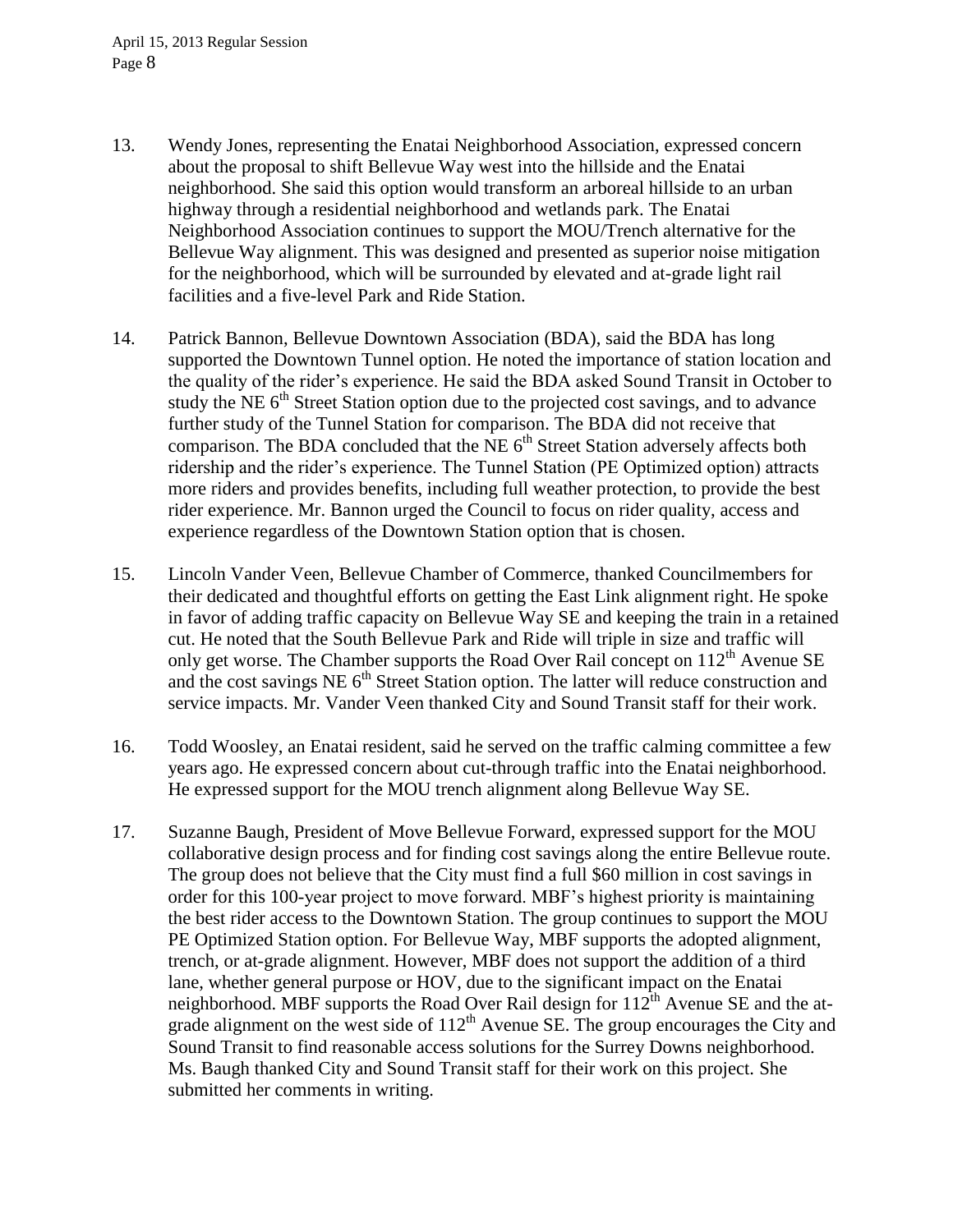- 18. Donna Zorn, an Enatai resident, said she supports the light rail trench on Bellevue Way.
- 19. Diane Gundersen spoke against adding the HOV lane on Bellevue Way. She opposes light rail trains at or above grade and supports trench and tunnel designs. She noted that the City of Seattle fought for a tunnel in North Seattle.
- $\rightarrow$  Deputy Mayor Robertson moved to extend the meeting until 11:00 p.m., and Councilmember Chelminiak seconded the motion.
- $\rightarrow$  The motion carried by a vote of 6-0.
- 20. Tom Doyle, a Surrey Downs resident, expressed support for the  $112<sup>th</sup>$  Avenue SE trench alignment and maintaining access to the neighborhood via SE 4<sup>th</sup> Street. He expressed concern regarding noise impacts and noted his recent experience with Boston's noisy rail transit.
- 21. Yuka Shimizu, a Bridle Trails resident, described Tokyo's subway system. She believes that an underground rail system is better for the long-term future and for preserving Bellevue's beautiful, natural environment.
- 22. Sarah Leibman, an Enatai resident, said she supports the trench on Bellevue Way SE but would prefer a light rail tunnel. She and her husband purchased their home in Enatai approximately one year ago, and her husband has a small business in Bellevue. They are investing in a future in Bellevue. She urged the Council to consider the long-term impacts of the project on future generations.
- 23. Bill Popp, an Enatai resident, observed that the cost savings options have more negative impacts than the preferred alignment. He is opposed to at-grade and elevated options. He suggested that a bored tunnel is likely the most economical solution in the long run. He believes the 112<sup>th</sup> Avenue SE Road Over Rail alternative is an inappropriate tradeoff for attempting to fit rail into the community. He said there is nothing park-like or boulevardlike with an elevated rail. He believes a tunnel under  $112<sup>th</sup>$  Avenue SE would be a better solution. With regard to the Downtown Station, Mr. Popp said he remains convinced that a center-loading platform would be the most successful design. He suggested eliminating or shortening the trench alignment on Segment D to achieve cost savings. He noted that much of that segment does not impact current residences or businesses.
- 24. Tracy Skinner, an Enatai resident, observed that the conversation tonight is on cost savings because the City wants to do something differently than what Sound Transit wants to do. He believes that Sound Transit does have the funding for an appropriate Bellevue alignment. However, the agency is trying to make the City finance the system.
- 25. Judith Paquette, an Enatai resident, spoke in favor of the PE Optimized Downtown Station to maximize rider experience and light rail access and to provide full weather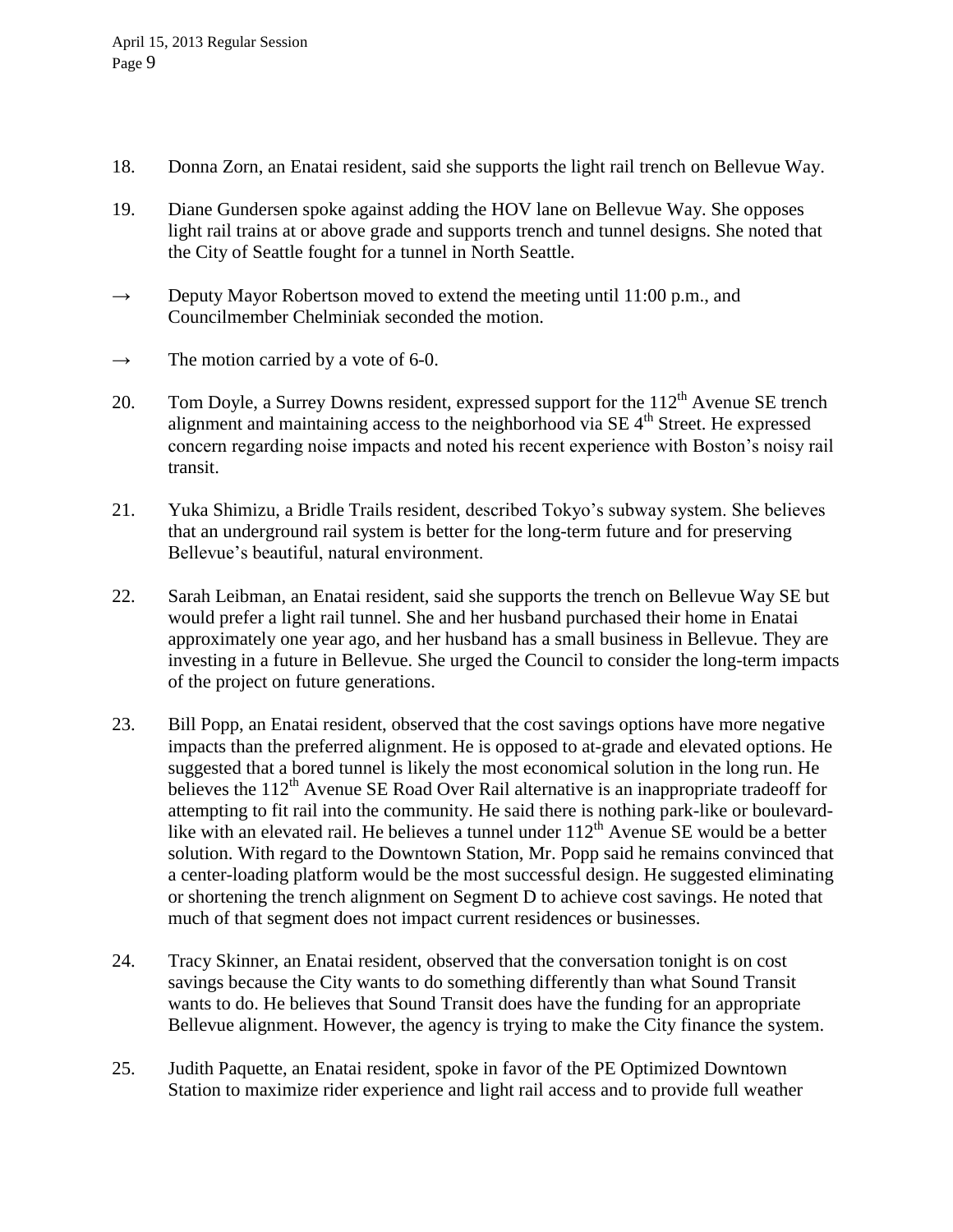protection.

- 26. Darcy Angelel, an Enatai resident, urged the Council to place light rail in the ground.
	- (4) Motion to close Public Hearing
- $\rightarrow$  Deputy Mayor Robertson moved to close the Public Hearing, and Councilmember Stokes seconded the motion.
- $\rightarrow$  The motion carried by a vote of 6-0.

At 10:16 p.m., Mayor Lee declared a break.

The meeting resumed at 10:24 p.m.

- (5) Council Discussion and Direction on Scheduling Action
- $\rightarrow$  Deputy Mayor Robertson moved to direct staff to schedule action on the draft Resolution for April 22, 2013. Councilmember Stokes seconded the motion.
- $\rightarrow$  The motion carried by a vote of 6-0.
	- (b) Medical Marijuana Collective Gardens Interim Control
		- (1) Staff Report

City Manager Sarkozy introduced the Public Hearing on Ordinance No. 6109 which extends, for an additional six months, Ordinance No. 6058 adopting an interim zoning ordinance regulating medical cannabis collective gardens.

Mayor Lee reviewed the rules for the Public Hearing.

- (2) Motion to open Public Hearing
- $\rightarrow$  Deputy Mayor Robertson moved to open the Public Hearing, and Councilmember Stokes seconded the motion.
- $\rightarrow$  The motion carried by a vote of 6-0.
	- (3) Public Testimony
- 1. Kurt Boehl spoke on behalf of Green Tree Collective, a Bellevue business located at 10600 Main Street. He asked Councilmembers to put themselves in the position of a cancer patient going through chemotherapy with a doctor recommending that medical cannabis can help with nausea and appetite. Where would a resident obtain medical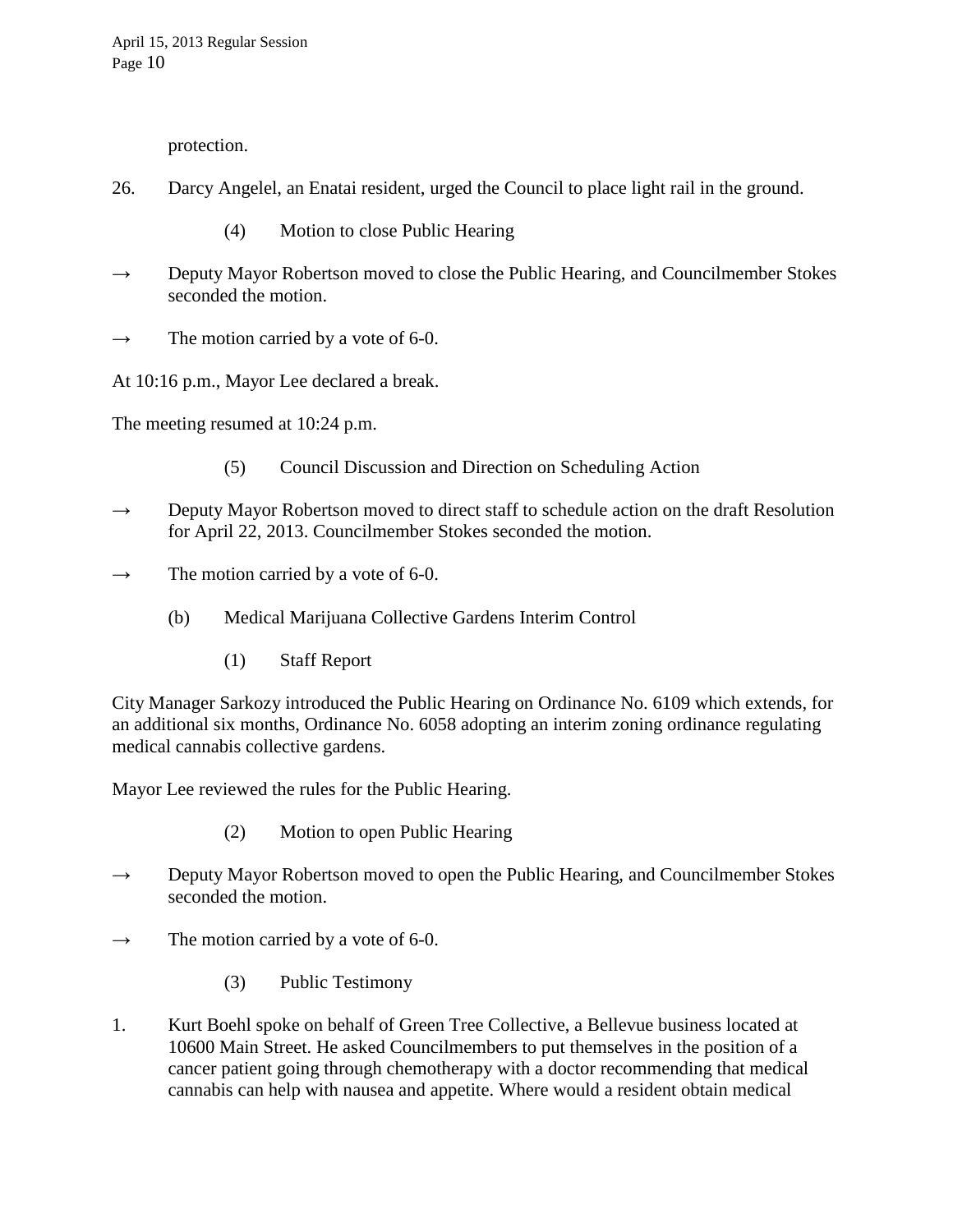cannabis? He said the intent of legislative changes in 2011 was to enhance access for patients. He believes that Bellevue has not issued any licenses for collective gardens. He noted that the State is developing licensing and guidelines related to the recent legalization of small amounts of marijuana. He asked the City to not renew its interim zoning and to wait for the State Liquor Control Board to adopt its regulations.

- 2. Eugenia Dorn said there is a rental house in her neighborhood with a marijuana growing operation. She expressed concern about its proximity to schools, buses, and children. She said the house's venting system blows a horrible smell into her yard. She suspects the person is growing more than the allowed number of plants for a medical marijuana operation.
- 3. Pam Lewis explained that she is 65 years old and she suffered a serious injury two years ago. She is in chronic pain and is not able to take anything with NSAIDs, which is all over-the-counter pain medications. The only option suggested by her doctor is Vicodin, which she does not want to take because she drives and is active. She said it is inconvenient and unfair to have to drive to Seattle to obtain medical marijuana. She said patients should not be made to feel like they are doing something shameful or wrong. She said she is not the only person in Bellevue who uses cannabis for pain relief.
- 4. Seth Simpson, Green Tree Medical, said they have been operating a medical marijuana access point in Seattle for the past two years and are trying to move into Bellevue to provide safe access to medical cannabis.
	- (4) Motion to close Public Hearing
- $\rightarrow$  Deputy Mayor Robertson moved to close the Public Hearing, and Councilmember Stokes seconded the motion.
- $\rightarrow$  The motion carried by a vote of 6-0.
	- (5) Council Discussion and Action

Ordinance No. 6109 extending Ordinance No. 6058 adopting an interim zoning ordinance regulating medical cannabis collective gardens for a period of six months, to be in effect while the City considers the adoption of permanent regulations for medical cannabis collective gardens; providing for severability; and establishing an effective date.

 $\rightarrow$  Deputy Mayor Robertson moved to adopt Ordinance No. 6109, and Councilmember Stokes seconded the motion.

Responding to Councilmember Chelminiak, Legal Planner Catherine Drews confirmed that medical marijuana collectives are allowed in four commercially zoned districts: light industrial (LI), general commercial (GC), Bel-Red GC, and Bel-Red medical institution (MI).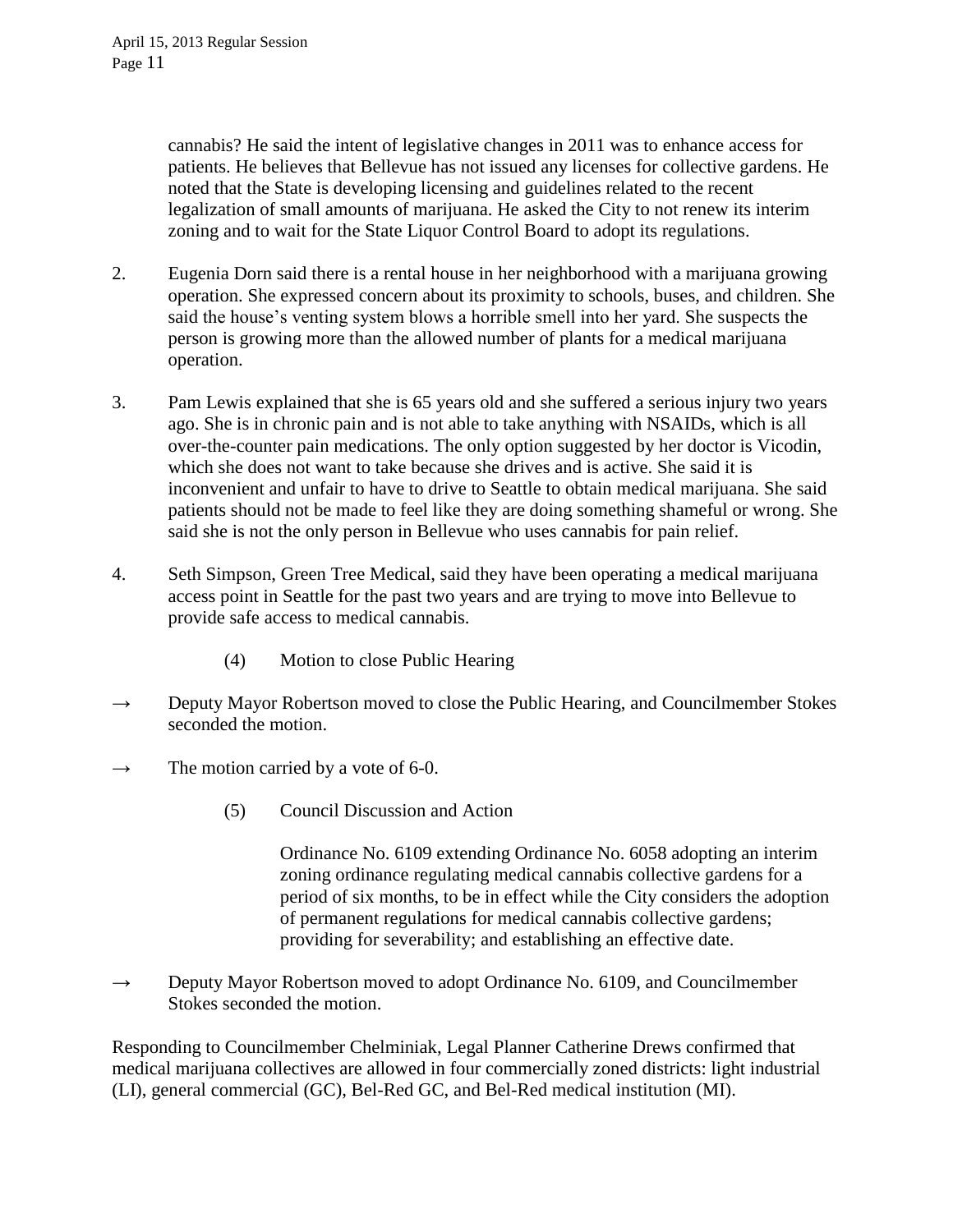Responding to Councilmember Balducci, City Attorney Lori Riordan explained that the interim zoning regulations will expire in early May if the Council does not extend the ordinance. If that occurs, medical marijuana collective gardens will not be an allowed use.

Deputy Mayor Robertson noted that this topic is going before the Planning Commission in early May. The Commission hopes to complete draft regulations before the Council's August break. The Council will take up the issue again in the fall before the proposed six month extension expires.

Councilmember Stokes spoke in favor of the motion. Mayor Lee concurred.

- $\rightarrow$  The motion carried by a vote of 6-0.
- 10. Land Use: None.
- 11. Other Ordinances, Resolutions and Motions: None.
	- (a) Ordinance No. 6108 amending the Land Use Code relating to Retail Auto Sales in the Office/Limited Business (OLB) District in Eastgate; specifically amending Section 20.10.440 Wholesale and Retail, footnote (6) of the Land Use Code; providing for severability; and establishing an effective date.

Mr. Sarkozy opened discussion regarding the proposed Land Use Code amendment relating to Retail Auto Sales in the Office/Limited Business (OLB) district in the Eastgate area.

Chris Salomone, Director of Planning and Community Development, said staff supports the ordinance for reasons stated during the March 18 Council meeting. He said staff intends to come back to the Council later in the year to initiate a citywide auto dealership relocation study.

Mr. Salomone recalled a concern raised by the Council regarding outreach to the Eastgate/I-90 Citizen Advisory Committee. He said a Planning Commissioner emailed a CAC representative on April 1 to describe staff's position and to reassure the CAC that this amendment would not jeopardize the ultimate zoning and Comprehensive Plan amendments related to the CAC's work.

Mike Bergstrom, Senior Planner, highlighted the discussion of the proposed amendment since January with the City Council, East Bellevue Community Council, and Planning Commission. He noted the proposed amendment language describing the applicable geographic area and the requirements for transition area landscape buffers. He presented a map depicting the site's location on the edge of the Eastgate/I-90 CAC study area.

Deputy Mayor Robertson said she wants to make sure that the added amendment language would create interior transition zone landscaping.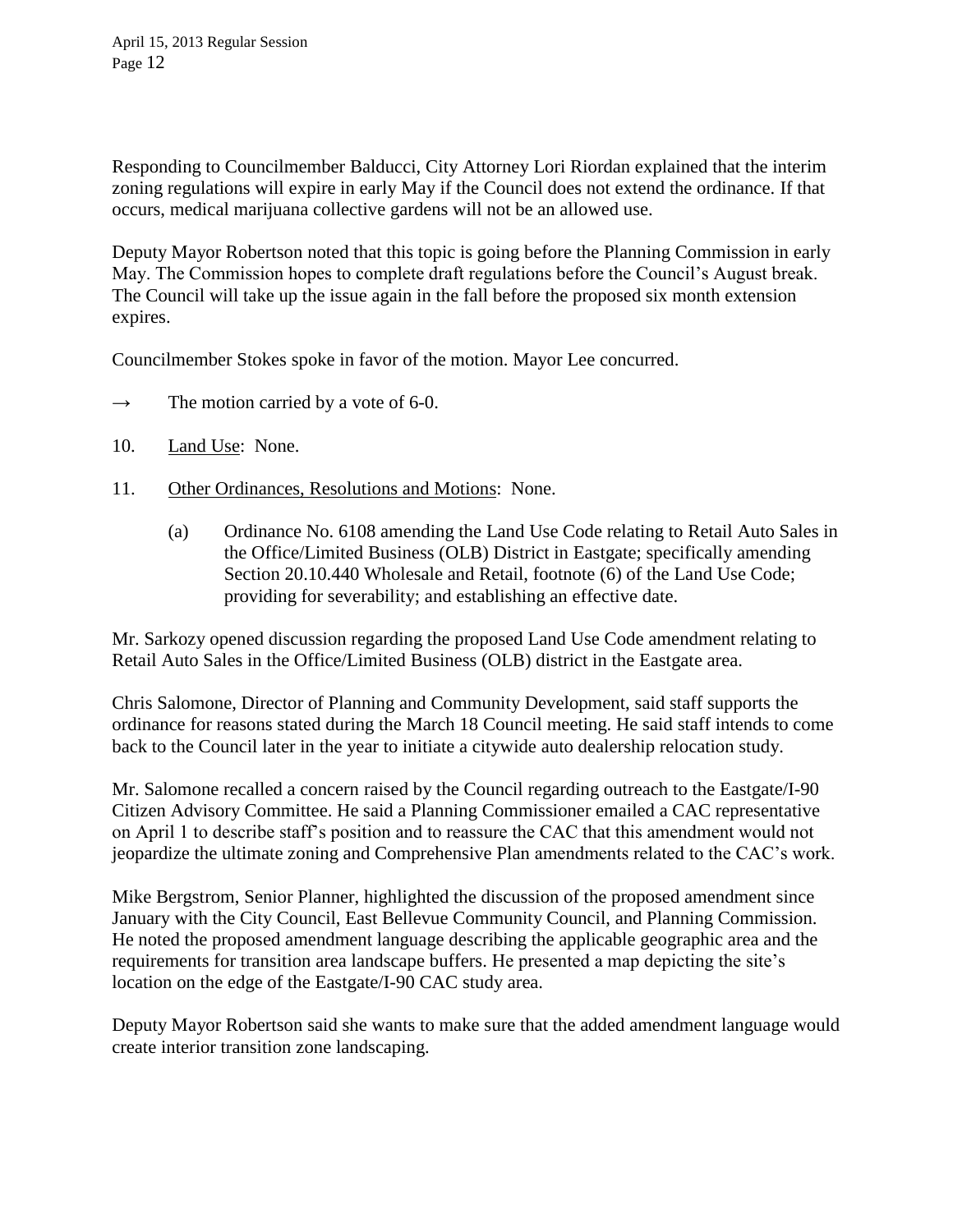Responding to Ms. Robertson, Mr. Bergstrom said the current zoning is OLB and light industrial (LI). Ms. Robertson said the long-term vision for the corridor is a mixed use, livable community. The transition area landscaping is one of the reasons she is supporting the amendment.

 $\rightarrow$  Deputy Mayor Robertson moved to adopt Ordinance No. 6108, and Councilmember Stokes seconded the motion.

Mayor Lee said this is a time-sensitive matter that is being addressed because it provides an opportunity. The way the area is situated provides the ability to protect itself from the rest of the Eastgate/I-90 land use study. Mayor Lee questioned what will happen if an auto dealership is not developed.

Mr. Bergstrom said that will essentially be a matter of how the codes are constructed to implement the Eastgate/I-90 plan. It will ultimately be necessary to apply certain conditions to smaller sub-geographic areas throughout the corridor to implement the vision of the plan.

Councilmember Stokes said he will support the motion. He encouraged moving forward with a comprehensive citywide analysis of the auto dealership use.

Responding to Councilmember Chelminiak, Mr. Bergstrom said staff's goal is to complete the Eastgate/I-90 land use work items by the end of 2014. This involves updating both the Land Use Code and the Comprehensive Plan.

Mr. Chelminiak said he will support the motion. However, he is not pleased with how quickly the issue emerged as an urgent item. If a dealership is not developed, he would not look at this as an area to be included in the overall study of auto dealerships.

Councilmember Balducci expressed concern that the Eastgate/I-90 CAC developed a vision and land use plan, and the proposed LUCA undermines that plan. She said that every CAC member was not in favor of the proposal when asked. Ms. Balducci read comments from one of the Co-Chairs into the record: "As you may recall, there was universal consensus regarding the future vision from both developers and community participants. I have to say I was very surprised to see this amendment in December…We did support the three existing auto dealerships as they are healthy businesses. I think there should be some serious thought and discussion regarding approval of this amendment. This activity changes the nature of what the year-long CAC envisioned and defined for this location."

Ms. Balducci said the other Co-Chair talked about the site being a focal point for the 148<sup>th</sup> Avenue corridor.

Ms. Balducci said she believes that the reason the City has not heard objections to the proposal is that residents are unaware. Of the neighbors with whom she has discussed the issue, none are violently opposed but none are in favor. She does not like the manner in which this process was handled and will not support the motion.